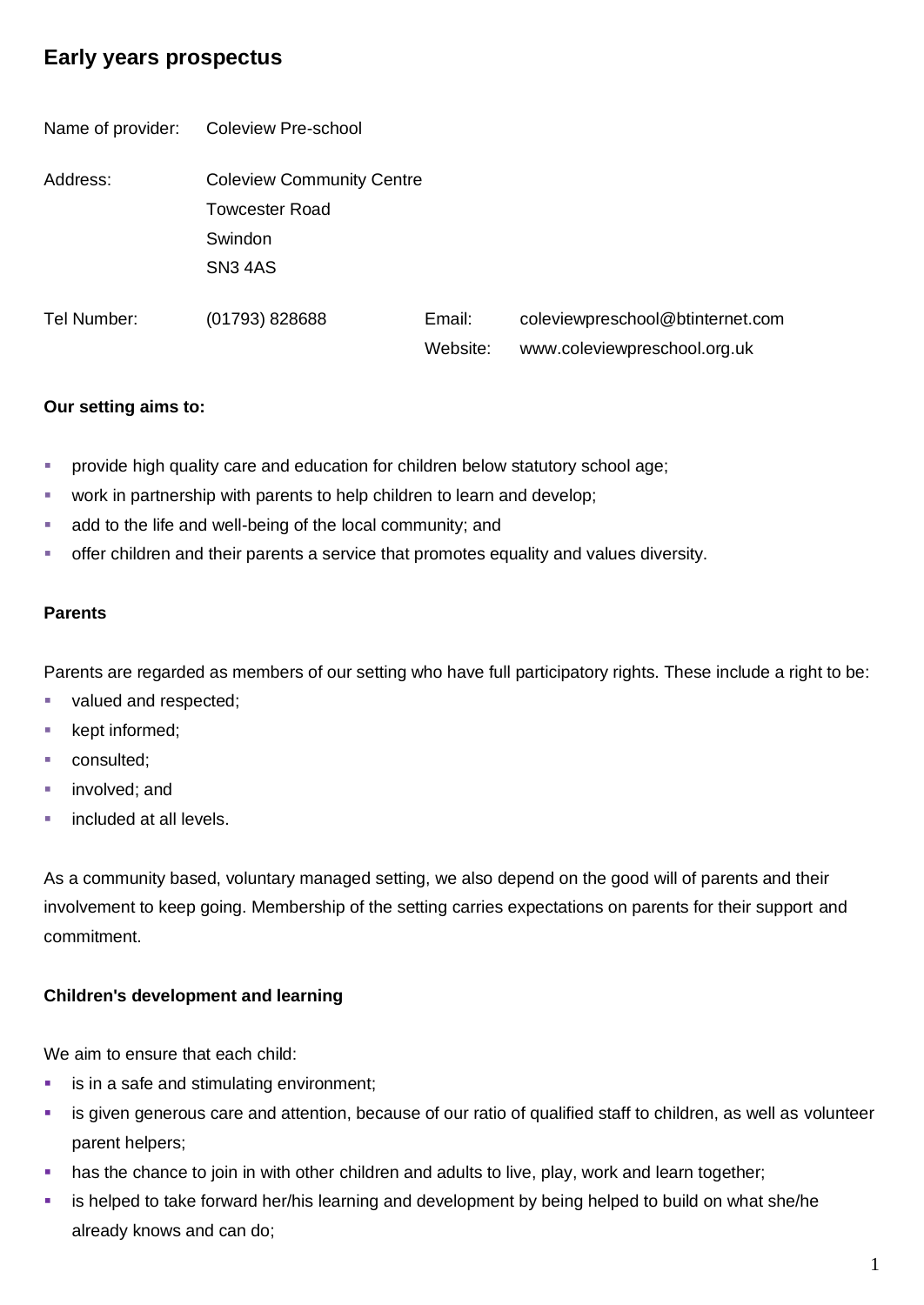- **.** has a personal key person who makes sure each child makes satisfying progress;
- is in a setting that sees parents as partners in helping each child to learn and develop; and
- **EXECT** is in a setting in which parents help to shape the service it offers.

### *The Early Years Foundation Stage*

The provision for children's development and learning is guided by the Early Years Foundation Stage, Our provision reflects the four overarching principles of the Statutory Framework for the Early Years Foundation Stage.

### *A Unique Child*

Every child is a unique child who is constantly learning and can be resilient, capable, confident and self assured.

### *Positive Relationships*

Children learn to be strong and independent through positive relationships.

### *Enabling Environments*

Children learn and develop well in enabling environments, in which their experiences respond to their individual needs and there is a strong partnership between practitioners, parents and carers.

### *Learning and Development*

▪ Children develop and learn in different ways and at different rates. The framework covers the education and care of all children in early years provision including children with special educational needs and disabilities.

### *How we provide for development and learning*

Children start to learn about the world around them from the moment they are born. The care and education offered by our setting helps children to continue to do this by providing all of the children with interesting activities that are appropriate for their age and stage of development.

## *The Areas of Development and Learning comprise:*

### *Prime Areas*

- **Personal, social and emotional development.**
- Physical development.
- **Communication and language.**

# *Specific Areas*

- **E** Literacy.
- Mathematics.
- Understanding the world.
- **Expressive arts and design.**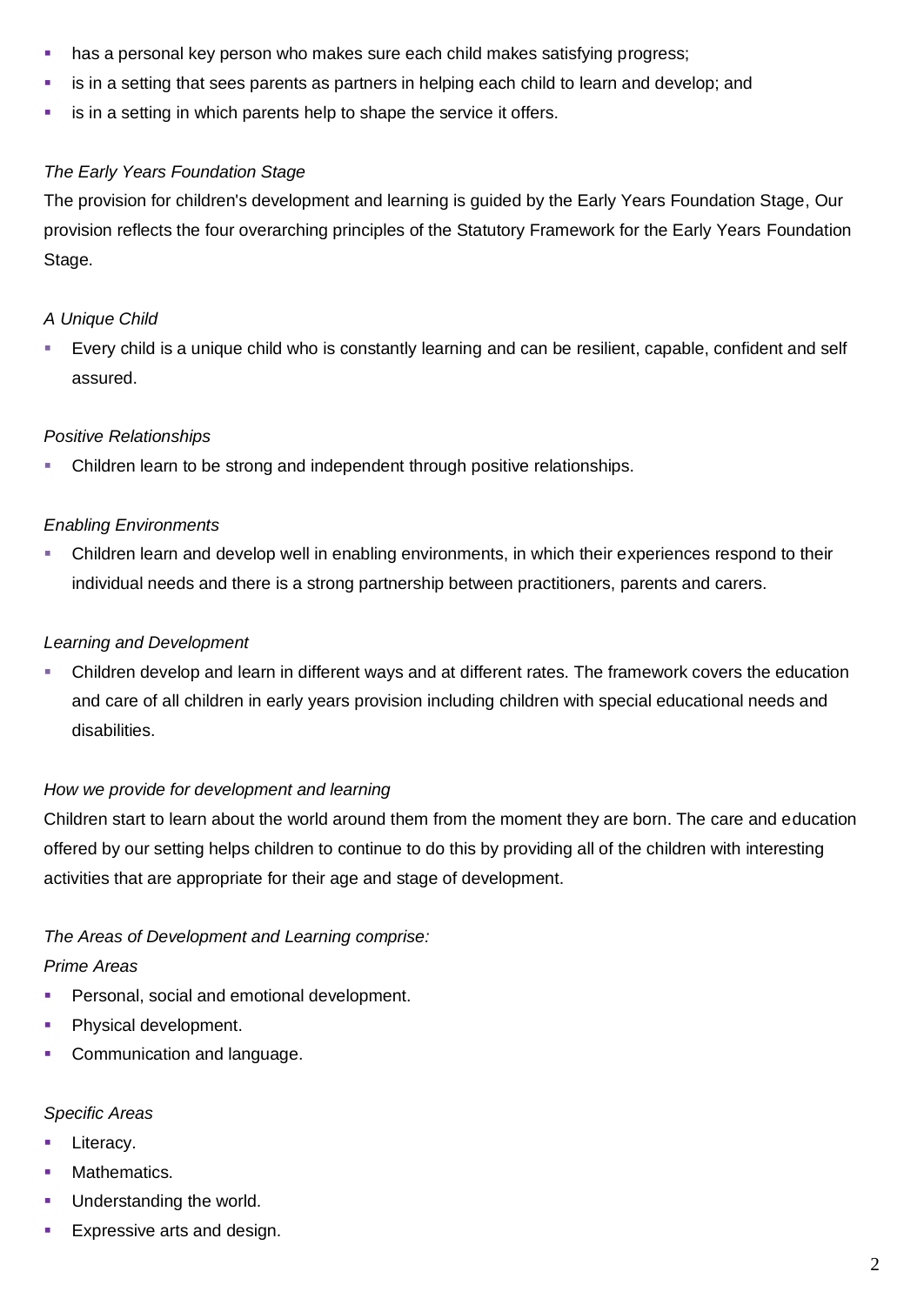For each area, the level of progress that children are expected to have attained by the end of the Early Years Foundation Stage is defined by the Early Learning Goals. These goals state what it is expected that children will know, and be able to do, by the end of the reception year of their education.

The *Development Matters* guidance sets out the likely stages of progress a child makes along their learning journey towards the Early Learning Goals. Our setting has regard to these matters when we assess children and plan for their learning. Our programme supports children to develop the knowledge, skills and understanding they need for:

*Personal, social and emotional development*

- Self-Regulation
- Managing Self
- Building Relationships

### *Physical development*

- **Gross Motor**
- **Fine Motor**

### *Communication and language*

- **EXEDENT** listening and attention and understanding
- **■** speaking.

### *Literacy*

- Comprehension
- Word reading
- writing.

### *Mathematics*

- numbers
- **Numerical Patterns**

### *Understanding the world*

- **People, Culture and communities;**
- Past and present
- The Natural world

### *Expressive arts and design*

- **Creating with Materials**
- being imaginative and expressive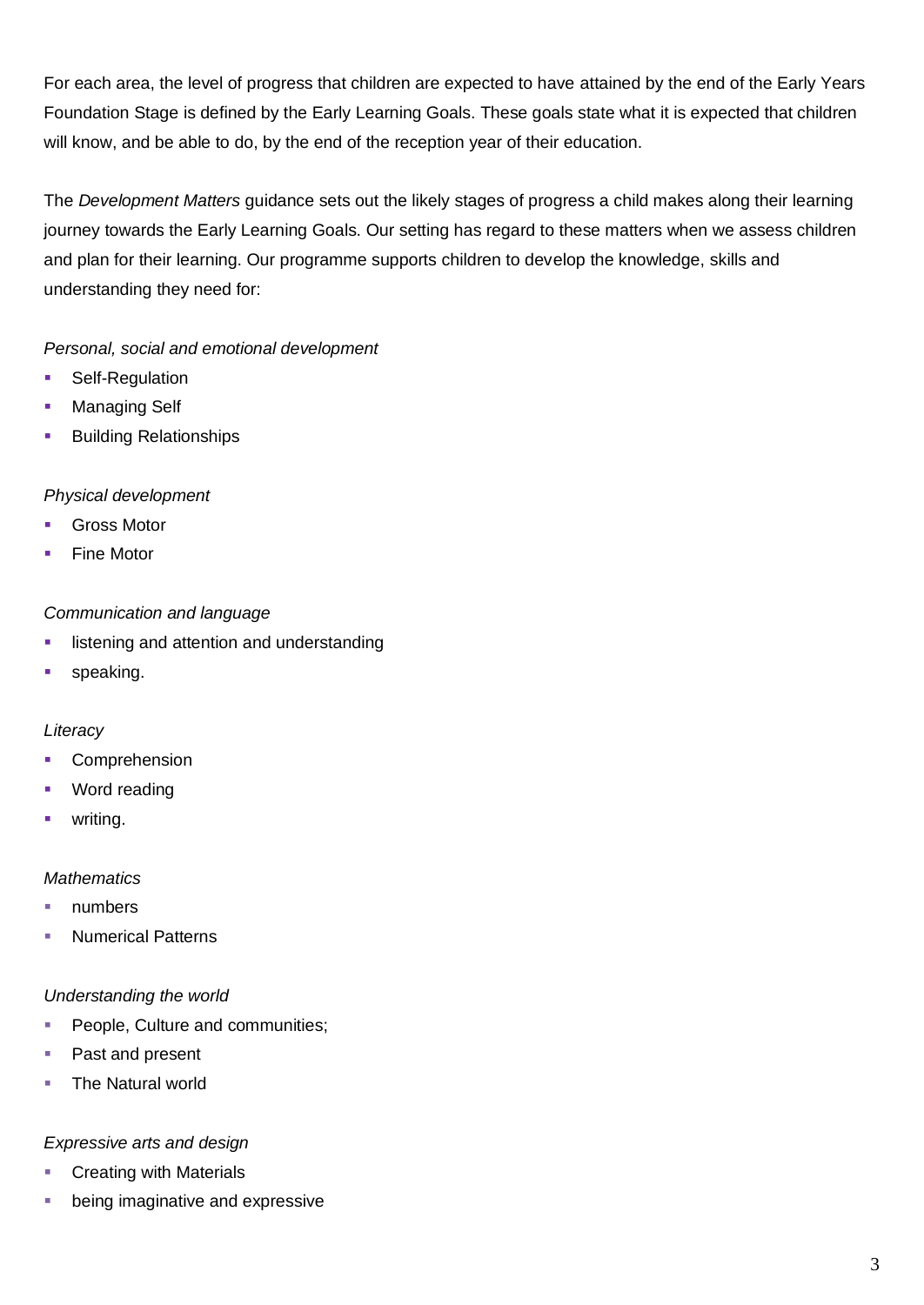### **Our approach to learning and development and assessment**

## *Learning through play*

Play helps young children to learn and develop through doing and talking, which research has shown to be the means by which young children learn to think. Our setting uses the Development Matters in the Early Years Foundation Stage guidance to plan and provide a range of play activities, which help children to make progress in each of the areas of learning and development. In some of these activities, children decide how they will use the activity and, in others, an adult takes the lead in helping the children to take part in the activity. In all activities, information from 'Development Matters' (Non-Statutory Guidance) the Early Years Foundation Stage has been used to decide what equipment to provide and how to provide it.

## *Characteristics of effective learning*

We understand that all children engage with other people and their environment through the characteristics of effective learning that are described in the Development Matters the Early Years Foundation Stage guidance as:

- Playing and exploring
- Active learning
- Creating and thinking critically

We aim to provide for the characteristics of effective learning by observing how a child is learning and being clear about what we can do and provide in order to support each child to remain an effective and motivated learner.

## *Progress*

We assess how young children are learning and developing by observing them and supporting their interests to help them develop at their own place. We use information that we gain from observations, as well as from photographs of the children and information from our parents, to document their progress and where this may be leading them.

We believe that parents know their children best and we ask them to contribute to assessment by sharing information about what their children like to do at home and how they, as parents, are supporting development and their childs interests as these may vary at home to Pre-school.

We make periodic summaries of children's achievement based on whether they are working towards age related expectations or whether they are working at age related expectations. These form part of our children's records of achievement. We undertake these summaries at regular intervals, as well as times of transition, such as when a child moves into a different group or when they go on to school.

## *The progress check at age two*

The Early Years Foundation Stage requires that we supply parents and carers with a short-written summary of their child's development in the three prime areas of learning and development: personal, social and emotional development; physical development; and communication and language; when a child is aged between 24 - 36 months.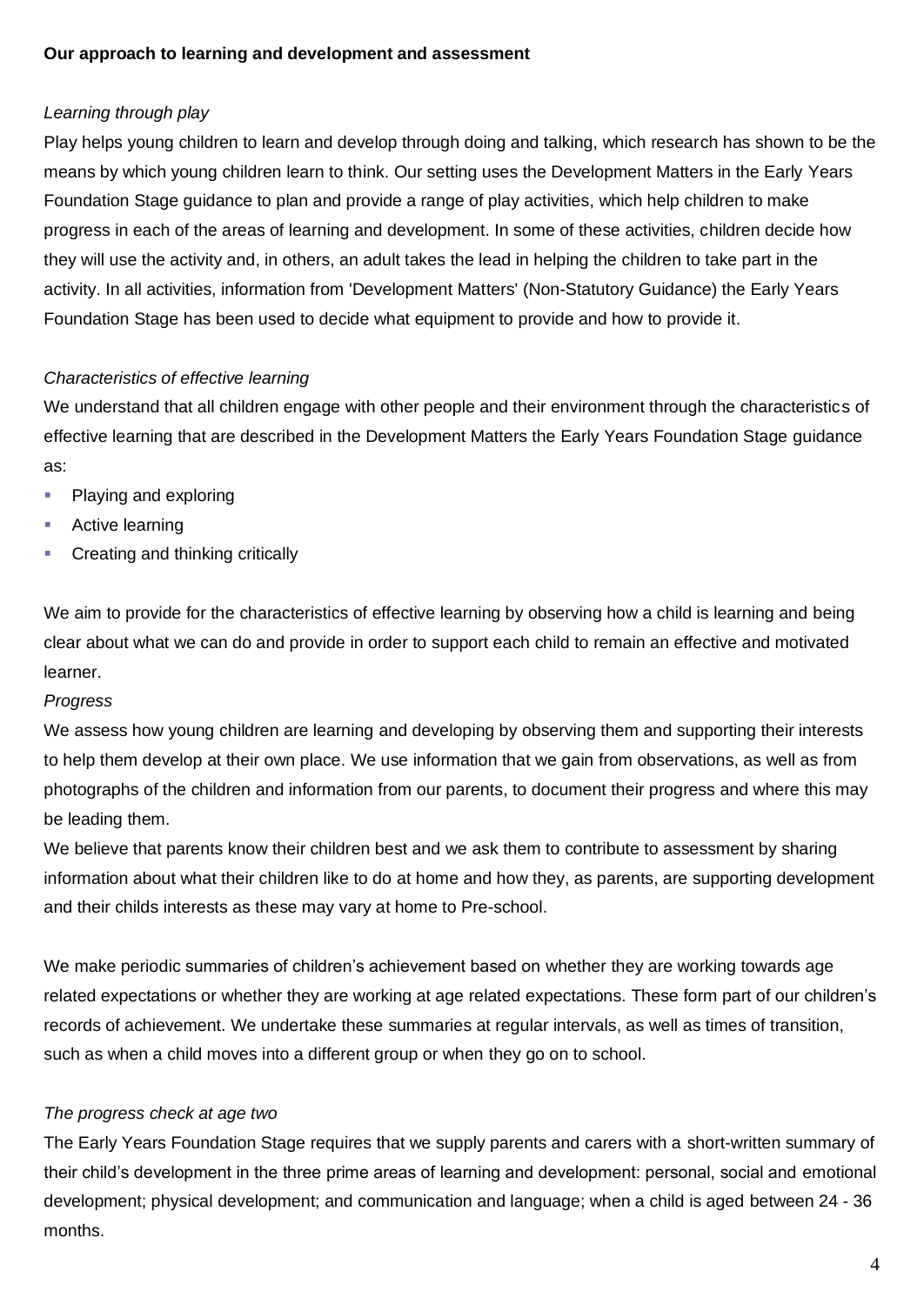The key person is responsible for completing the check using information from ongoing observational carried out as part of our everyday practice, taking into account the views and contributions of parents and other professionals.

## **Learning Diaries**

Our setting keeps a Learning Diary for each child, the Learning Diary contains observations, photos and parents' evidence to support their achievements throughout their time at Pre-school.

Your child's key person will work in partnership with you and they will collect information about your child's needs, activities, interests and achievements. This information will enable the key person to identify your child's progress and help plan next steps.

## **Working together for your children**

We maintain the ratio of adults to children in the setting that is set by the Safeguarding and Welfare Requirements. We also have volunteer parent helpers, where possible, to complement these ratios. This helps us to:

- **•** give time and attention to each child;
- **•** talk with the children about their interests and activities;
- help children to experience and benefit from the activities we provide; and
- allow the children to explore and be adventurous in safety.

| <b>Name</b>        | <b>Job Title</b>                    | <b>Qualifications and Experience</b>    |
|--------------------|-------------------------------------|-----------------------------------------|
| Katrina            | Manager                             | NVQ level 4                             |
|                    | Designated Safeguarding Lead        | 20 years' experience in Early years     |
|                    | <b>SENCO</b>                        |                                         |
|                    | <b>Data Protection Officer</b>      |                                         |
| Karen              | Deputy Manager                      | NVQ level 3                             |
|                    | Deputy Designated Safeguarding Lead | 30 years plus experience in Early years |
|                    | <b>Behaviour Co-ordinator</b>       |                                         |
|                    | Health & Safety Co-ordinator        |                                         |
| Jade               | <b>Pre-school Practitioner</b>      | Diploma level 3                         |
| on maternity Leave |                                     |                                         |
| <b>Natalie</b>     | <b>Pre-school Practitioner</b>      | Diploma Level 3                         |
| Sarah              | <b>Pre-school Practitioner</b>      | Diploma level 3                         |
| Adele              | Pre-school Administrator            |                                         |

The staff who work at our setting are: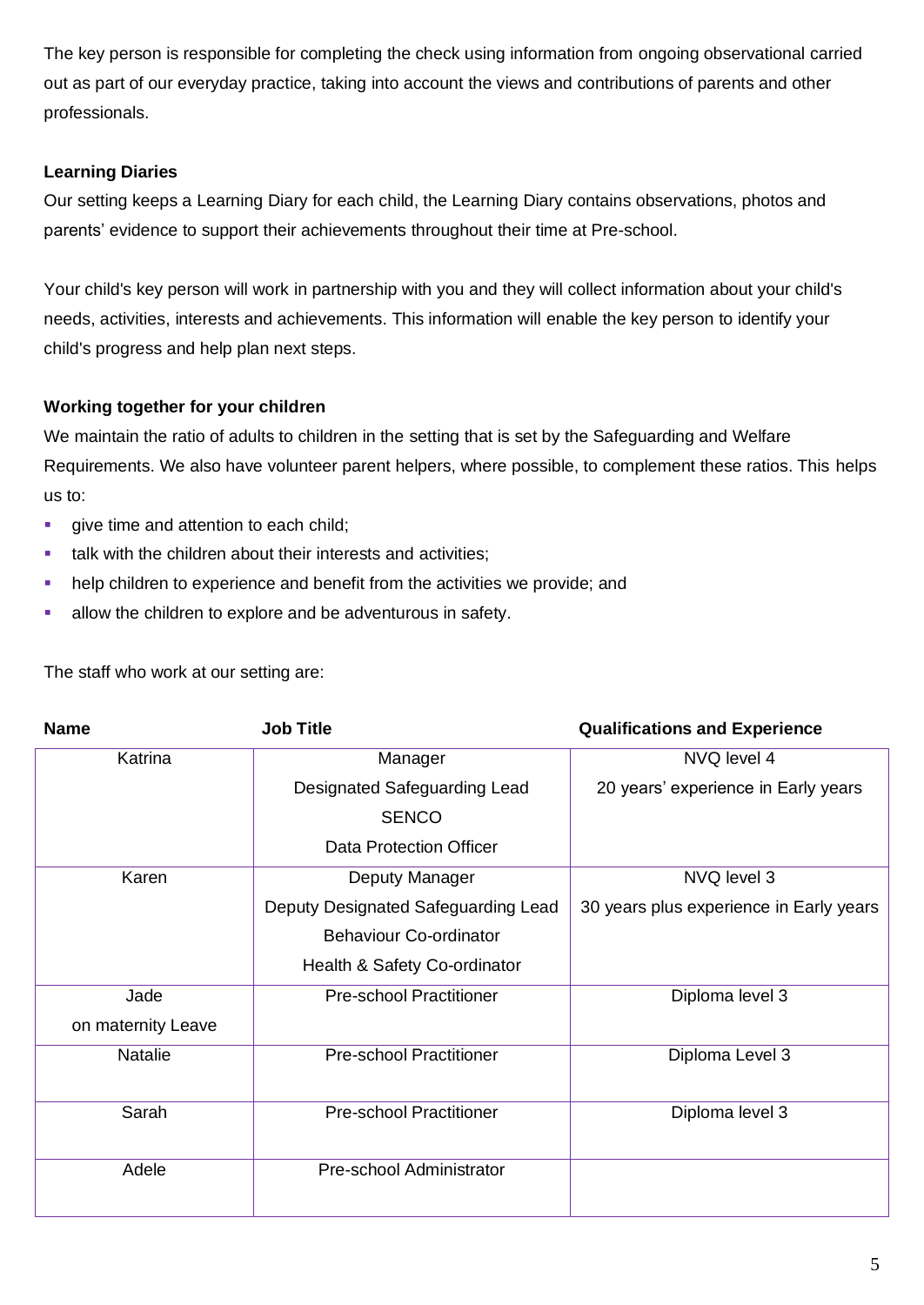|                            | We provide care and education for young children between the ages of 3 (term of their $3^{rd}$ birthday) and 5 years. |  |
|----------------------------|-----------------------------------------------------------------------------------------------------------------------|--|
| We are open for:           | 38 weeks of the year                                                                                                  |  |
| We are closed:             | on weekends and school holidays                                                                                       |  |
| We are open for:           | 5 days a week – Monday to Friday                                                                                      |  |
| The times we are open are: | <b>Morning sessions</b>                                                                                               |  |
|                            | $8.55$ am to 11.55 noon, Monday – Friday.                                                                             |  |
|                            | <b>Afternoon sessions</b>                                                                                             |  |
|                            | 12.30 pm to 3.30 pm, Monday – Thursday.                                                                               |  |
|                            | <b>Flexible provision</b>                                                                                             |  |
|                            | Monday to Thursday                                                                                                    |  |
|                            | 8.55a.m. to 2.55p.m.                                                                                                  |  |
|                            | <b>Friday session</b>                                                                                                 |  |
|                            | 8.55 a.m. to 1.55p.m.                                                                                                 |  |

**Please note: We expect you to be at the door ready to collect your child at their collection time. We understand that on occasions there are unforeseen circumstances that may cause late collection of children, please inform us as soon as there is any problem so that we can reassure your child and make adjustments to staffing to care for a child who is awaiting collection as this has a knock-on effect for the remaining children in our care. If you are late collecting your child and do not inform us beforehand or are a persistent offender, there will be a fee of £5.00 for the first 10 minutes and after 10 minutes, you will incur further charges at £1 per minute. These fees will need to be paid before your child attends their next session at preschool.** 

### **How parents take part in the setting**

Our setting recognises parents as the first and most important educators of their children. All of the staff see themselves as partners with parents in providing care and education for their children. There are many ways in which parents take part in making the setting a welcoming and stimulating place for children and parents, such as:

- exchanging knowledge about their children's needs, activities, interests and progress with the staff;
- contributing to the progress check at age two;
- helping at sessions of the setting;
- sharing their own special interests with the children;
- helping to provide and look after the equipment and materials used in the children's play activities;
- being part of the management of the setting where appropriate;
- taking part in events and informal discussions about the activities and curriculum provided by the setting;
- joining in community activities, in which the setting takes part; and
- building friendships with other parents in the setting.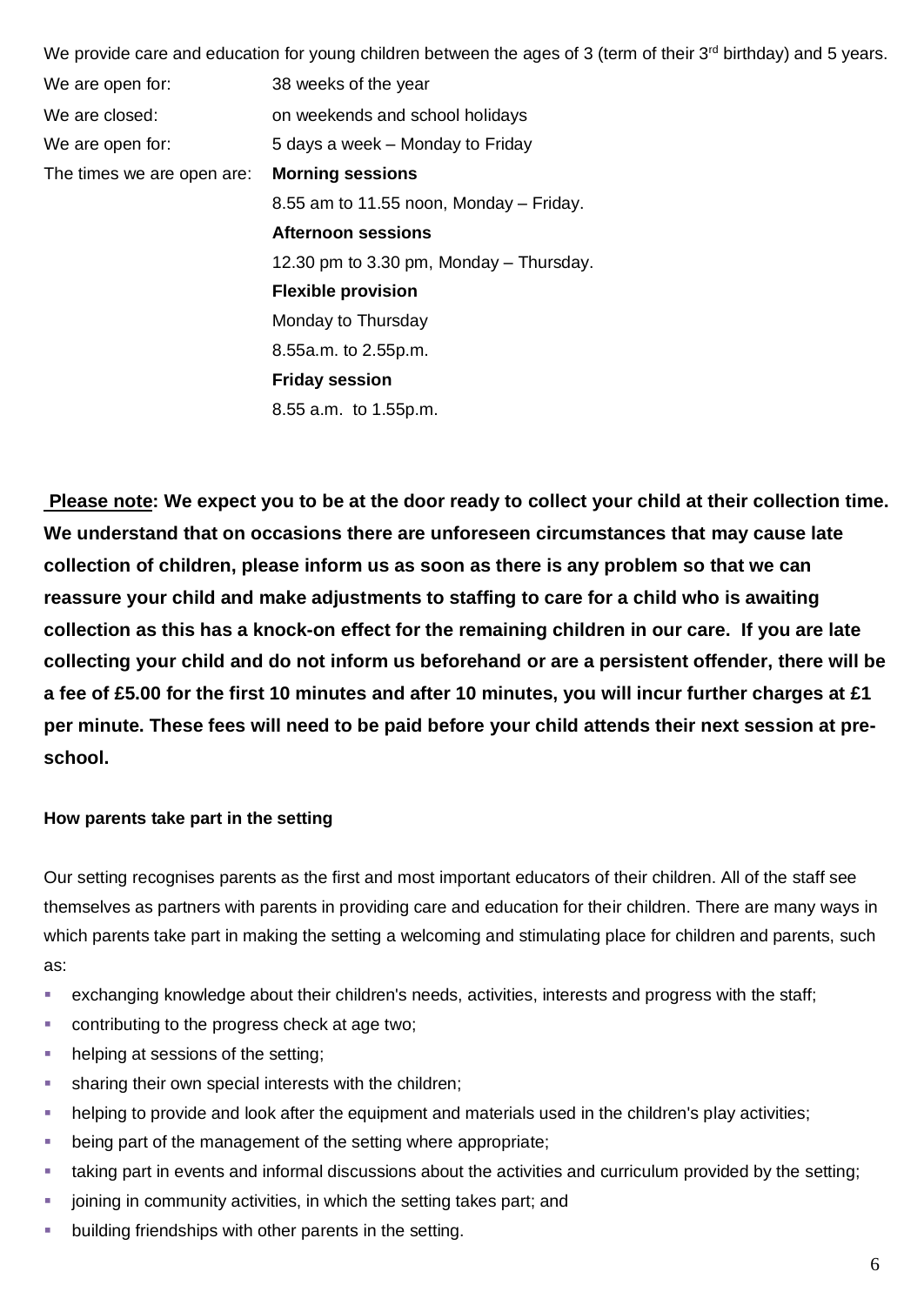### **The parents' rota (Covid procedures Permitting)**

The setting has a rota which parents can sign if they would like to help at a particular session or sessions of the setting. Helping at the session enables parents to see what the day-to-day life of the setting is like and to join in helping the children to get the best out of their activities.

### **Joining in**

Joining the rota is not the only means of taking part in the life of the setting. Parents can offer to take part in a session by sharing their own interests and skills with the children. Parents have visited the setting to talk about their work.

The setting has a parent support group who help with fund raising events, concerts, parties etc. New members are always welcome so if you would like more information about the fund-raising events committee please speak to a member of staff. (we will be restarting this as soon as possible as temporary suspended due to Covid).

### **Key person and your child**

Our setting uses a key person approach. This means that each member of staff has a group of children for whom they are particularly responsible. Your child's key person will be the person who works with you to make sure that the childcare that we provide is right for your child's individual needs and interests. When your child first starts at the setting, the key person will help your child to settle and will help your child to benefit from the setting's activities throughout your child's time at the setting.

The Keyperson may change according the needs of the setting and sometimes it may change if the child bonds more with other staff, this is always discussed with parents prior to change.

### **Learning opportunities for adults**

As well as gaining childcare qualifications, our staff take part in further training to help them to keep up-to date with thinking about early years care and education. The setting also keeps itself up-to-date with best practice, as a member of the Pre-school Learning Alliance, through Under 5 magazine and other publications produced by the Alliance.

We will also offer stay and play sessions, so parents can learn and observe the different ways we use recourses to support learning.

## **The setting's timetable and routines**

Our setting believes that care and education are equally important in the experience which we offer children. The routines and activities that make up the day in the setting are provided in ways that:

- help each child to feel that she/he is a valued member of the setting;
- ensure the safety of each child;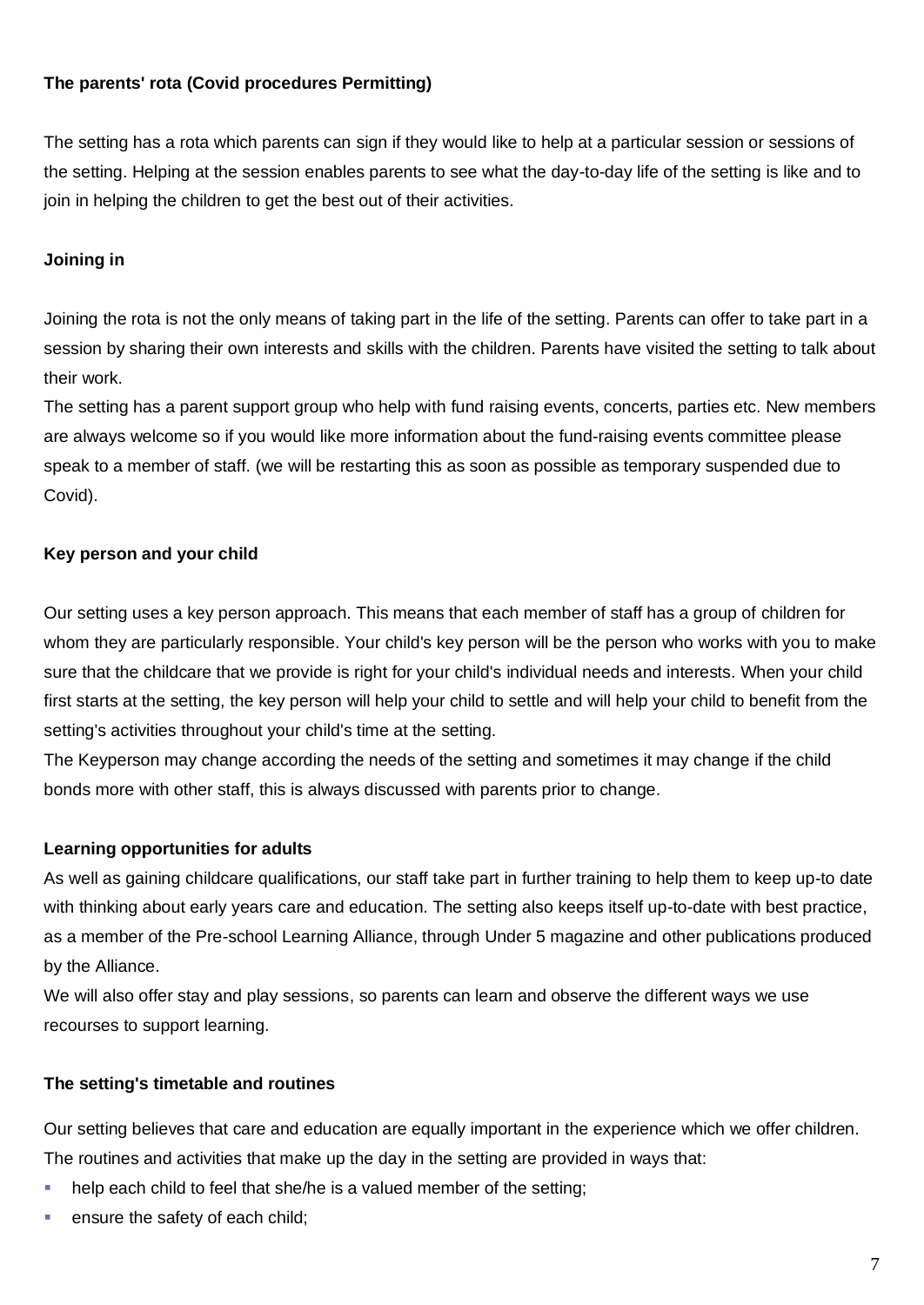- help children to gain from the social experience of being part of a group; and
- provide children with opportunities to learn and help them to value learning.

#### **The session**

We organise our sessions so that the children can choose from, and work at, a range of activities and, in doing so, build up their ability to select and work through a task to its completion. The children are also helped and encouraged to take part in adult-led small and large group activities, which introduce them to new experiences and help them to gain new skills, as well as helping them to learn to work with others. Outdoor activities contribute to children's health, their physical development and their knowledge of the world around them. The children have the opportunity, and are encouraged, to take part in outdoor child-chosen and adult-led activities, as well as those provided in the indoor playroom.

#### **Snacks and meals**

The setting makes snack and Lunchtimes a social time at which children and adults eat together. We plan the menus for snacks so that they provide the children with healthy and nutritious food. Please tell us about your child's dietary needs and we will make sure that these are met.

#### **Clothing**

We provide protective clothing for the children when they play with messy activities, however, clothing may still become marked or stained by paint etc., we therefore ask that children do not wear any item of clothing that is unsuitable for messy play. We encourage children to gain the skills that help them to be independent and look after themselves. These include taking themselves to the toilet and taking off, and putting on, outdoor clothes. Clothing that is easy for them to manage will help them to do this.

#### **Policies**

Copies of our policies and procedures are available for you to see in the setting and on our website:

#### *www.coleviewpreschool.org.uk*

The setting's policies help us to make sure that the service provided by the setting is a high quality one and that being a member of the setting is an enjoyable and beneficial experience for each child and their parents.

The management, and committee work together to adopt and review the policies, staff and parents are asked to read and follow these policies to ensure the smooth and safe running of the Pre-school. This review also helps us to make sure that the policies are enabling the setting to provide a quality service for its members and the local community.

### **Information we hold about you and your child**

We have procedures in place for the recording and sharing of information (data) about you and your child that is compliant with the principles of the General Data Protection Regulations (2018) as follows:

The data is we collect is

1. Processed fairly, lawfully and in a transparent manner in relation to the data subject (you and your family)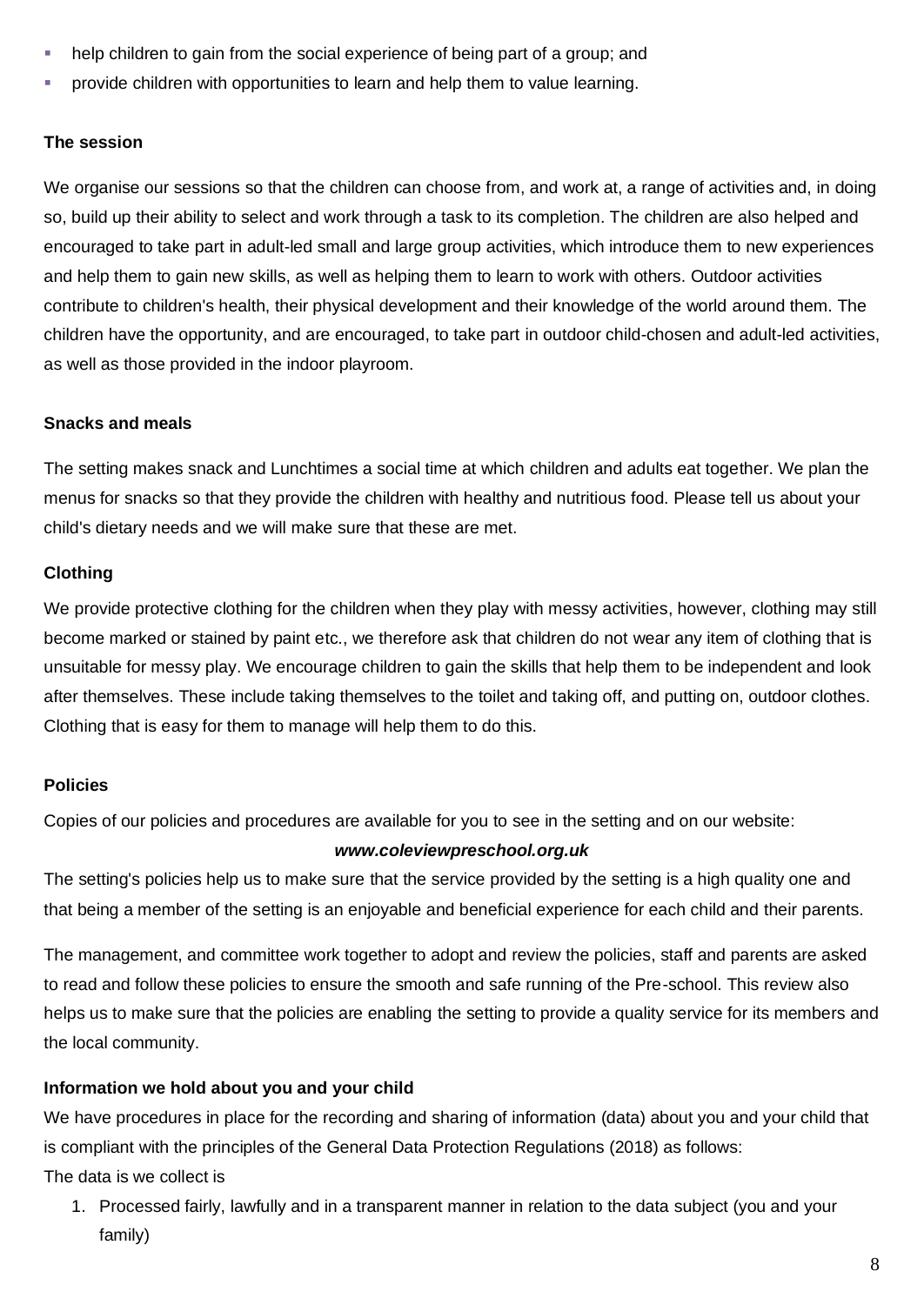- 2. Collected for specified, explicit and legitimate purposes and not further processed for other purposes incompatible with those purposes.
- 3. Adequate, relevant and limited to what is necessary in relation to the purposes for which data is processed.
- 4. Accurate and, where necessary, kept up to date.
- 5. Kept in a form that permits identification of data subjects (you and your family) for no longer than is necessary for the purposes for which the personal data is processed.
- 6. Processed in a way that ensures appropriate security of the personal data including protection against unauthorised or unlawful processing and against accidental loss, destruction or damage, using appropriate technical or organisational measures.

When you register your child with us, we will provide you with a privacy notice that gives you further details of how we fulfil our obligations with regard to your data.

## **Safeguarding children**

Our setting has a duty under the law to help safeguard children against suspected or actual 'significant harm'. Our employment practices ensure children against the likelihood of abuse in our settings and we have a procedure for managing complaints or allegations against a member of staff.

Our way of working with children and their parents ensures we are aware of any problems that may emerge and can offer support, including referral to appropriate agencies, when necessary, to help families in difficulty.

Our Designated Safeguarding Lead (DSL) is: **Katrina Goodenough**

**Deputy Dsl: Karen Funnell**

## **Special needs**

As part of the setting's policy to make sure that its provision meets the needs of each individual child, we take account of any special needs a child may have. The setting works to the requirements of the Special Educational Needs Code of Practice (2001).

Our Special Educational Needs Co-ordinators are: **Katrina Goodenough**

**Deputy: Karen Funnell**

## **The management of our setting**

An affiliated management committee, (made up of representatives from Coleview Community Centre) - these members were elected at the AGM in June 2012, by the parents of the children who attended the pre-school manages the setting. The committee is responsible for:

- managing the setting's finances;
- **employing and managing the staff;**
- making sure that the setting has, and works to, policies that help it to provide a high-quality service; and
- **E** making sure that the setting works in partnership with the children's parents.
- **Our chairperson is Carol Kimmens**